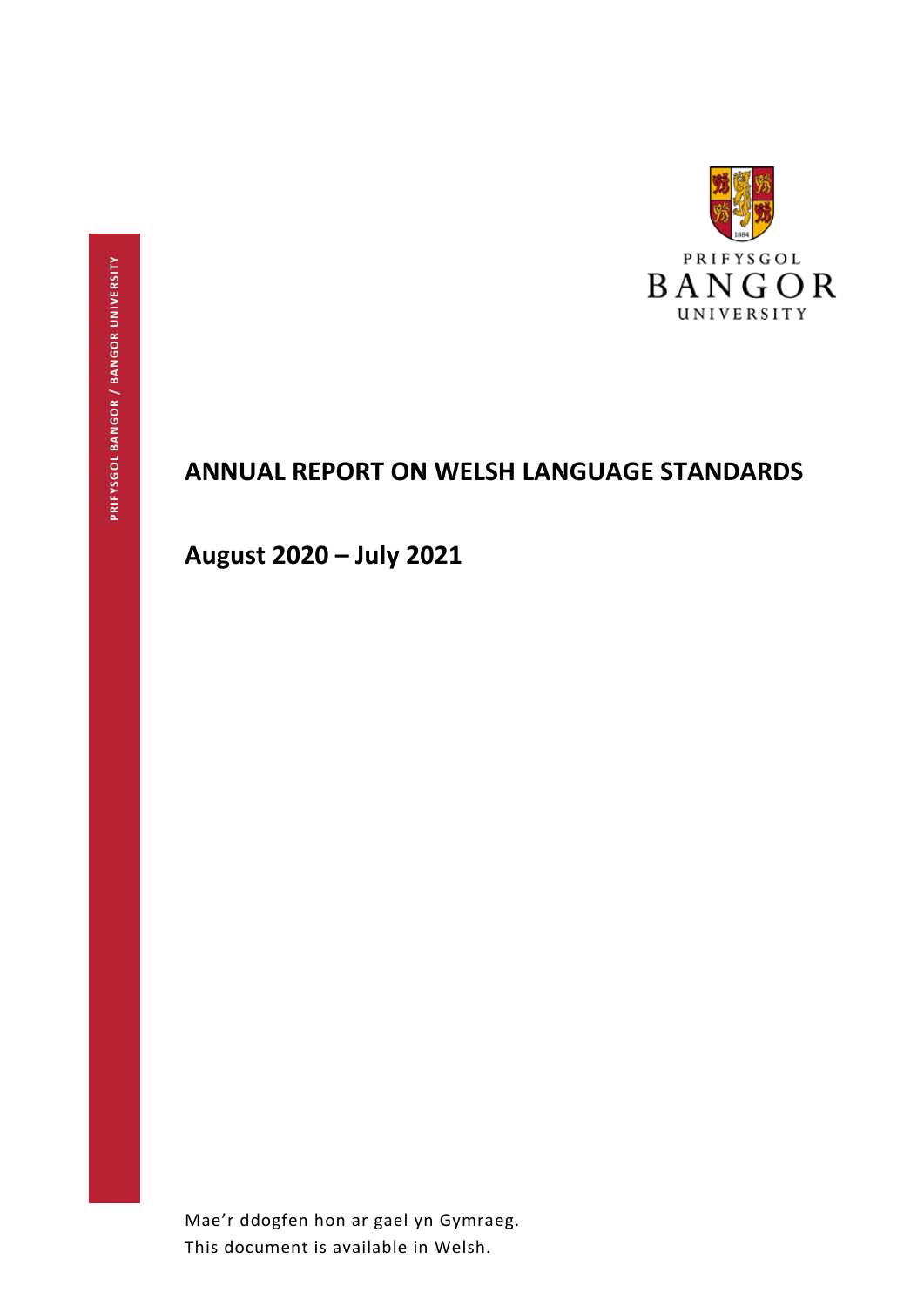# BANGOR UNIVERSITY WELSH LANGUAGE STANDARDS ANNUAL REPORT

# INTRODUCTION

This Annual Report on the implementation of the Welsh Language Standards at Bangor University refers to the period 1 August 2020 to 31 July 2021.

The report outlines the steps that the University has put in place to ensure that it complies with the Language Standards and highlights some specific successes and development objectives for the coming year. A copy of Bangor University's [Compliance Notice](https://my.bangor.ac.uk/canolfanbedwyr/pdf/hysbysiad_cydymffurfio_PB_eng.pdf) can be found on our website.

# A FULL YEAR OF IMPLEMENTIING THE STANDARDS DURING A PANDEMIC

The period in question was one that was entirely under the shadow of the Covid-19 pandemic. Between August 2020 and July 2021, lockdowns were in place as well as periods of working under various restrictions. The University's priority during this time was to ensure the richest possible student experience and the safety of students and staff. The Welsh language was a consideration in relation to these two matters. That is, as new patterns of teaching and learning and new ways of providing support services were implemented, steps were put in place to ensure that the Welsh language could be used and that the Welsh language was treated no less favourably than the English language. Similarly, as the University ensured that Health, Safety and Wellbeing information and systems were developed, they were made available bilingually. The reporting period 2020-2021 is, therefore, one where the University has responded proactively to the challenges posed by the pandemic.

The period in question was also a period of significant internal changes for the University. A restructuring process was undertaken, and a new corporate strategy developed. Again, the Welsh language has been a consideration during these two processes. Our data shows that the percentage of staff who speak Welsh has fallen. In 19/20 45% of staff indicated that they spoke Welsh. In 20/21 44% of staff indicate that they speak Welsh and the University is aware of the need to monitor Welsh-medium capacity in the workforce following this period of change.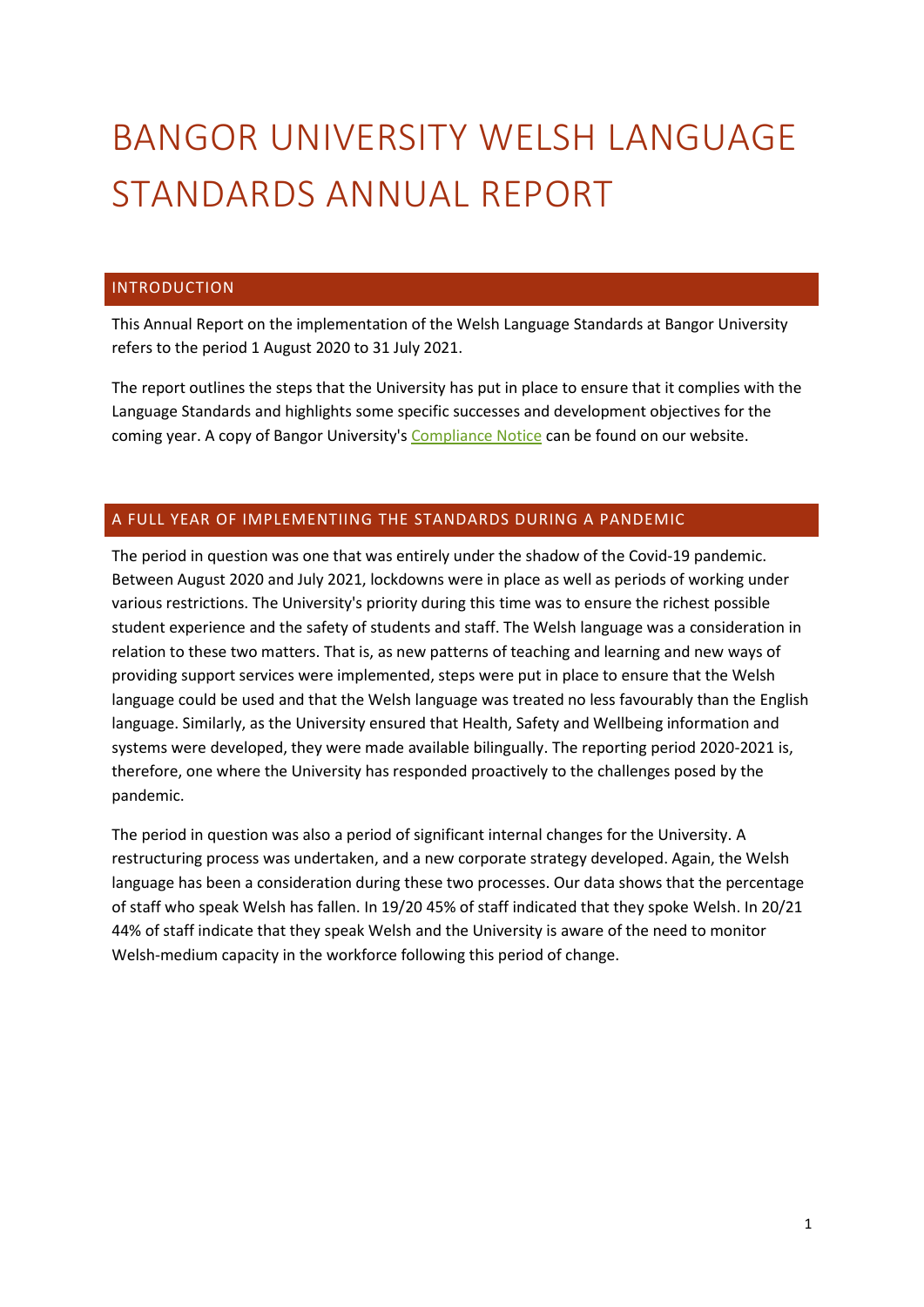# SERVICE DELIVERY STANDARDS

Bangor University is confident that it has performed well in complying with the Service Delivery Standards. Since the days of our Language Scheme we have, for example, ensured that:

- Welsh speaking staff work in reception areas;
- the whole range of our services are available to students in Welsh;
- signs are bilingual;
- students and partners have an opportunity to use Welsh when submitting applications for funding or when tendering to offer a service.

Last year, we noted in our Annual Report that we were keen to ensure that the Welsh language was central to any new approach to offering services as the challenges of lockdown continued.

The developments below are highlighted:

- The teaching and learning context has been revolutionised during the pandemic as online learning becomes a central element of module delivery. Alongside this, legal requirements are in place for public organisations to ensure that learning materials are accessible. During the period under review, significant work was undertaken, through Welsh Government funding, by the Language Technologies Unit at Canolfan Bedwyr to develop the *Trawsgrifiwr*. The *Trawsgrifiwr* has been developed with a view to ensuring that Welsh subtitles can be produced automatically for videos and audio clips. Although this work has not yet been completed, it is a significant step towards ensuring that the process of preparing accessible learning materials is equally convenient in both English and Welsh. This work will help staff and students across Wales.
- During September 2020, *Welcome 2020* activities were underway at the University. *Welcome 2020* replaced the traditional Welcome Week with all information online and all activities virtual. In terms of the Welsh language, live online sessions were held highlighting resources and opportunities to use Welsh as well as sessions giving a taste of the Welsh language. New online resources were developed promoting the Welsh language for fluent speakers, for students learning Welsh and for students with no prior knowledge of Welsh. These resources included:
	- Information on the bilingual study context, including videos from students and lecturers:<https://www.bangor.ac.uk/welcome2020/bilingual.php.cy>
	- Information on the support and the opportunities available through the medium of Welsh in Bangor, including videos about student associations: <https://www.bangor.ac.uk/welcome2020/y-gymraeg.php.cy>
	- Video presenting the history of the Welsh language and the way in which the language is used at the University: [https://www.bangor.ac.uk/welcome2020/y](https://www.bangor.ac.uk/welcome2020/y-gymraeg.php.en)[gymraeg.php.en](https://www.bangor.ac.uk/welcome2020/y-gymraeg.php.en)
	- Video introducing simple words and phrases: <https://www.bangor.ac.uk/welcome2020/y-gymraeg.php.en>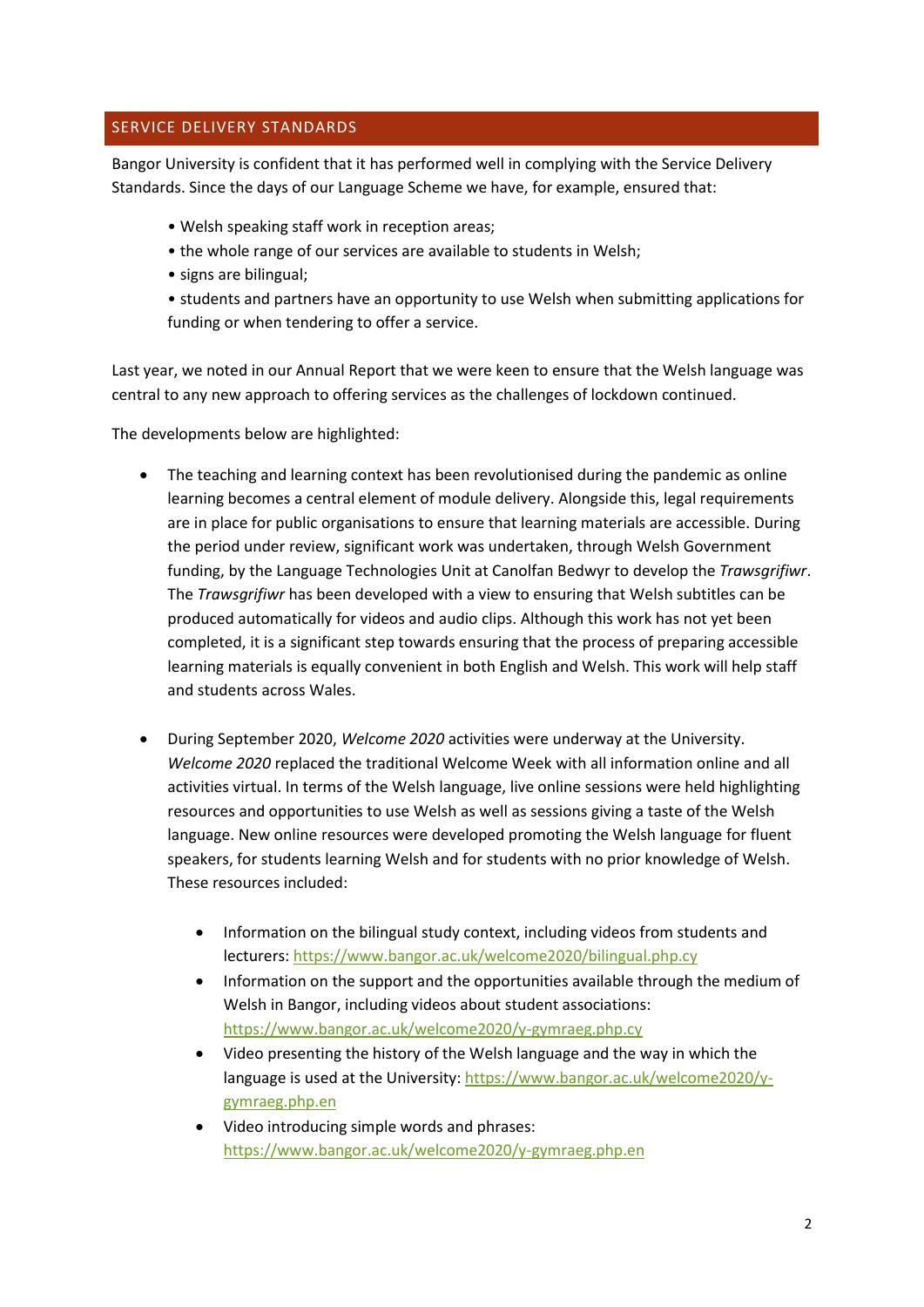- Cymorth Cymraeg Resources for fluent speakers and learners: [Cymorth Cymraeg](https://www.bangor.ac.uk/cymorthcymraeg/)  [Help with Welsh \(bangor.ac.uk\)](https://www.bangor.ac.uk/cymorthcymraeg/)
- The Welsh Language Commissioner's *Diwrnod Hawliau* (Rights Day) on 7 December 2020 was again an opportunity to emphasise to students the opportunities for them to use Welsh at Bangor. In 2020, we decided to focus on the rights of students to receive support through the medium of Welsh within the University. Staff profiles were created to highlight the fact that Welsh speaking members of staff were available to support students in departments across the University, and not just within the Academic Schools.
- In addition, a video was created highlighting the services available to help students through the medium of Welsh with mental health issues: [Cymorth Iechyd Meddwl cyfrwng Cymraeg -](https://eur01.safelinks.protection.outlook.com/?url=https%3A%2F%2Fwww.youtube.com%2Fwatch%3Fv%3Dy3gccdAJfFQ%26feature%3Dyoutu.be&data=04%7C01%7Cl.a.hughes%40bangor.ac.uk%7C043582ee8b7f4f67856808d89abd2714%7Cc6474c55a9234d2a9bd4ece37148dbb2%7C0%7C0%7C637429484666658274%7CUnknown%7CTWFpbGZsb3d8eyJWIjoiMC4wLjAwMDAiLCJQIjoiV2luMzIiLCJBTiI6Ik1haWwiLCJXVCI6Mn0%3D%7C1000&sdata=ElnvftxHuo280sZlY46NFC6OHGRZHGttPZ6hXDrXTUA%3D&reserved=0) [YouTube](https://eur01.safelinks.protection.outlook.com/?url=https%3A%2F%2Fwww.youtube.com%2Fwatch%3Fv%3Dy3gccdAJfFQ%26feature%3Dyoutu.be&data=04%7C01%7Cl.a.hughes%40bangor.ac.uk%7C043582ee8b7f4f67856808d89abd2714%7Cc6474c55a9234d2a9bd4ece37148dbb2%7C0%7C0%7C637429484666658274%7CUnknown%7CTWFpbGZsb3d8eyJWIjoiMC4wLjAwMDAiLCJQIjoiV2luMzIiLCJBTiI6Ik1haWwiLCJXVCI6Mn0%3D%7C1000&sdata=ElnvftxHuo280sZlY46NFC6OHGRZHGttPZ6hXDrXTUA%3D&reserved=0). Work continued on the HEFCW funded project to develop a website with a wide range of mental health resources in Welsh for students across Wales.
- In ensuring that Covid procedures were in place for the start of the academic year, a range of signs, materials and resources were developed in Welsh to support students, including: Video explaining health and safety arrangements; an app to register positive test results; app to register attendance and assist with the identification of close contacts. See, for example: [https://www.bangor.ac.uk/cy/astudio/cwestiynau-covid19.](https://www.bangor.ac.uk/cy/astudio/cwestiynau-covid19)
- Throughout the academic year, student issues and student news were communicated to all students through the Student Bulletin available in Welsh and English.
- In addition to the service developments noted above, academic staff also of course prepared Welsh-medium learning materials to address the need for digital content in Welsh in a range of subject areas. An example of this is the Coleg Cymraeg Cenedlaethol's Digital Resources Project. Bangor staff developed units of work in Sociology under this scheme: <https://www.porth.ac.uk/cy/collection/gwyddorau-cymdeithas-theori-gymdeithasegol> As with the Trawsgrifiwr referred to above, this work will support teaching and learning across Wales. The relationship between Welsh-medium academic provision and comprehensive and meaningful services in Welsh for our students is key to Bangor University's vision and its aim of supporting a thoroughly bilingual ethos.

# DEVELOPMENT ACTIONS

The University is keen to develop its dashboard systems within *Power BI* to monitor the numbers of Welsh speakers among students and also their involvement in academic provision through the medium of Welsh.

The University will develop training sessions on delivering services in Welsh to ensure that staff in new roles are aware of their responsibilities.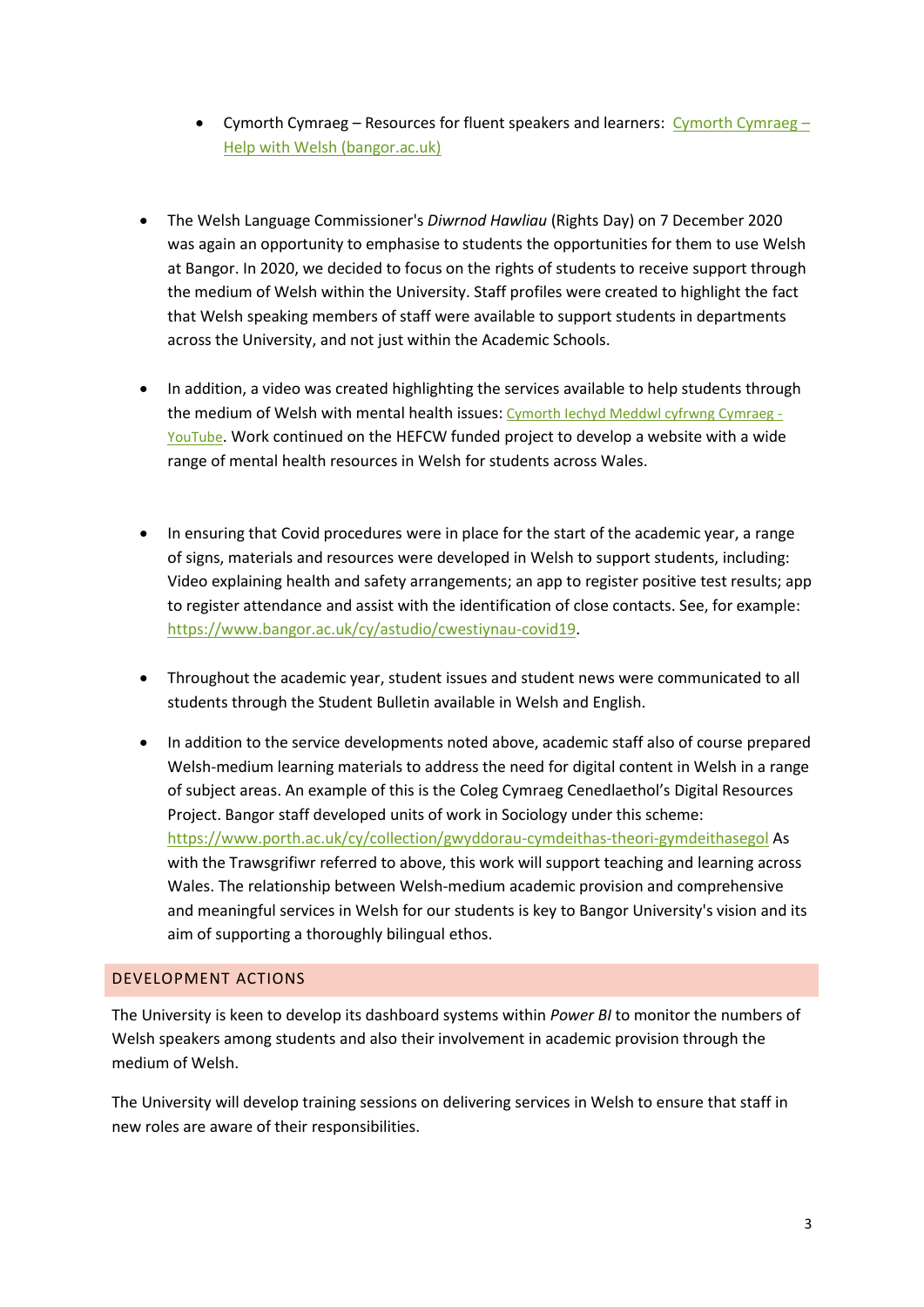# POLICY MAKING STANDARDS

Bangor University is confident that it has performed well in complying with the Policy Making Standards. Robust structures are in place to ensure that Welsh language issues are considered as new policies and initiatives are developed. Individuals with responsibility for the Welsh language sit on key University committees where relevant policy decisions are discussed (e.g. University Executive, Teaching and Learning Strategy Group, Compliance Task Group). Furthermore, the University has taken steps to strengthen Welsh language representation on committees at College level.

During 2020-21, the University developed a new strategy *Strategy 2030 – A Sustainable World for Future Generations*. The Welsh language is one of the 'four pillars' of this strategy (along with 'Research Excellence', 'Transformative Learning Experiences' and 'An Excellent Student Experience'). Furthermore, an Assistant Pro Vice-Chancellor has been appointed to develop a specific sub-strategy for the Welsh language.

Between September 2020 and July 2021 a process of restructuring was underway at the University. During the time that the University was going through this process, the Welsh Language Commissioner issued his Good Practice Advice Document on the Policy Making Standards. In the consultation on the restructuring, the University ensured that specific questions about the Welsh language were part of the process. In addition to using impact assessment documents for the Welsh language, an expert group was established to assess the impact of restructuring decisions on Welsh.

Much was learned about the impact assessment process in undertaking this exercise. It is fair to say that the process of assessing impact on the Welsh language across all its policies is a new area for the University and there is still work to be done to ensure that this happens systematically in all domains. Positive steps have already been taken, however, as a specific Welsh Language Impact Assessment form has been adopted and has begun to be placed on the website with the equality impact assessment as policies and regulations are developed and updated.

#### DEVELOPMENT ACTIONS

The University will continue to ensure that our new policies and developments protect the core principles of the Standards – ensuring opportunities to use the Welsh language and treating the Welsh language no less favourably than the English language. We will look at ways of further developing our work in the field of impact assessment and the Welsh language.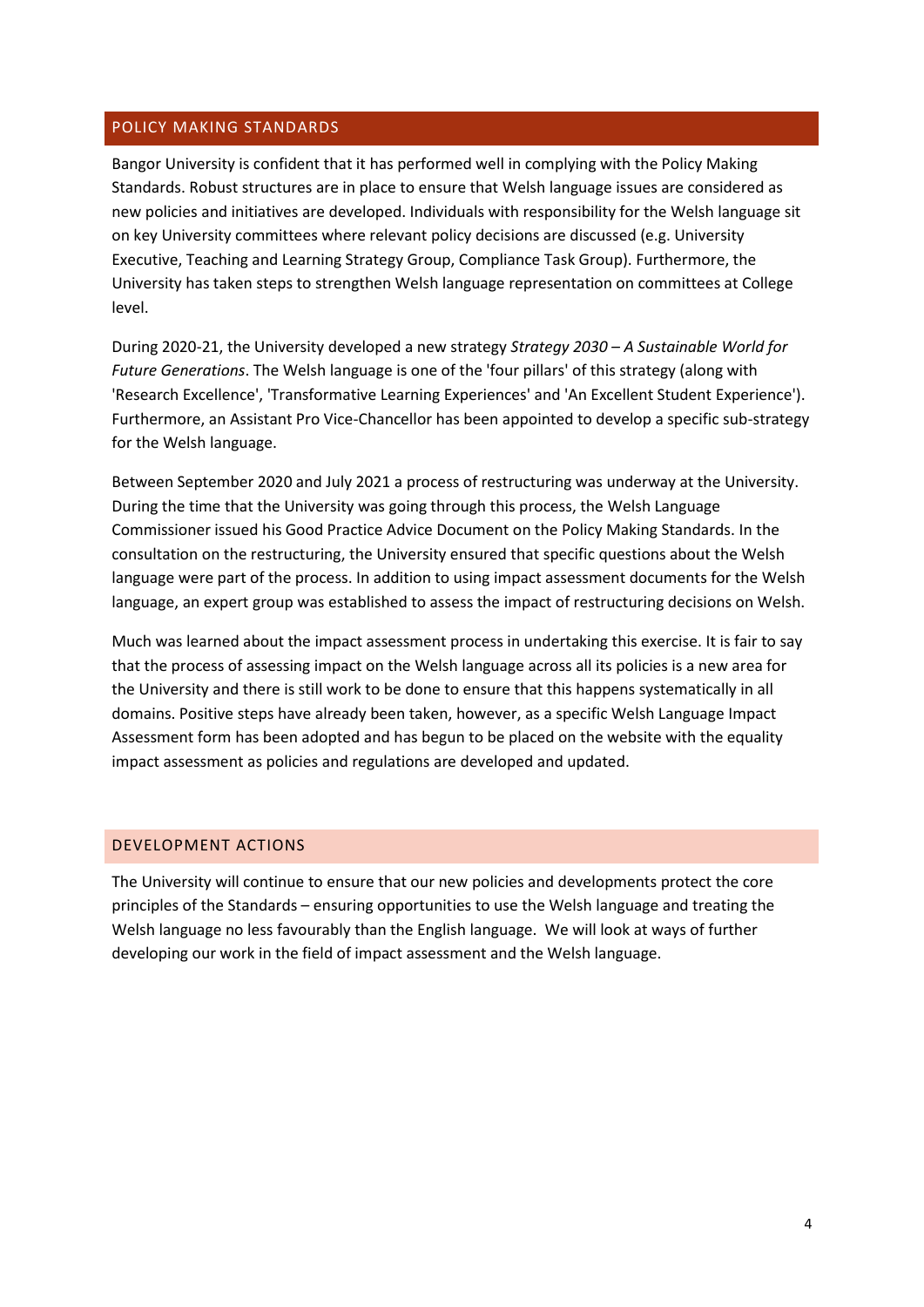# OPERATIONAL STANDARDS

Bangor University is confident that it has performed well in complying with the Operating Standards. Promoting the use of Welsh at work has been a priority for Bangor University for several years.

In the period under review, the University continued to ensure that staff could continue to use Welsh at work and that they received clear messages that the University encourages them to do so. Some relevant developments are highlighted below:

- A *Guide for Managers* was developed. The guide refers to the University's Language Policy and the responsibility of managers to encourage the use of Welsh among staff.
- 2020/21 was a busy year in supporting staff to learn Welsh and encouraging them to use Welsh at work. Teaching methods were changed completely, and all aspects of learning was online. It was encouraging to see that a good number of staff had continued to learn Welsh and some had chosen to sit examinations and assessments. A large number of tutorials were held beyond the group lessons to support this and put staff in the strongest possible position to use Welsh at work.
- As there are far fewer opportunities for staff learning Welsh to use the language informally when working from home, it was ensured that the conversation scheme continued to provide speaking opportunities outside lessons. On the scheme, fluent speakers regularly arrange conversation sessions of around 20 minutes with staff learning Welsh. The sessions have proved popular with learners and fluent Welsh speakers.
- The University's translation team continued to innovate in their use of simultaneous translation in virtual situations while also preparing proactively for simultaneous translation delivery at hybrid meetings.
- The Welsh Government funded project ARFer was further developed so that the programme is suitable for a hybrid working context, as this is likely to be the reality of the world of work for many in the coming years.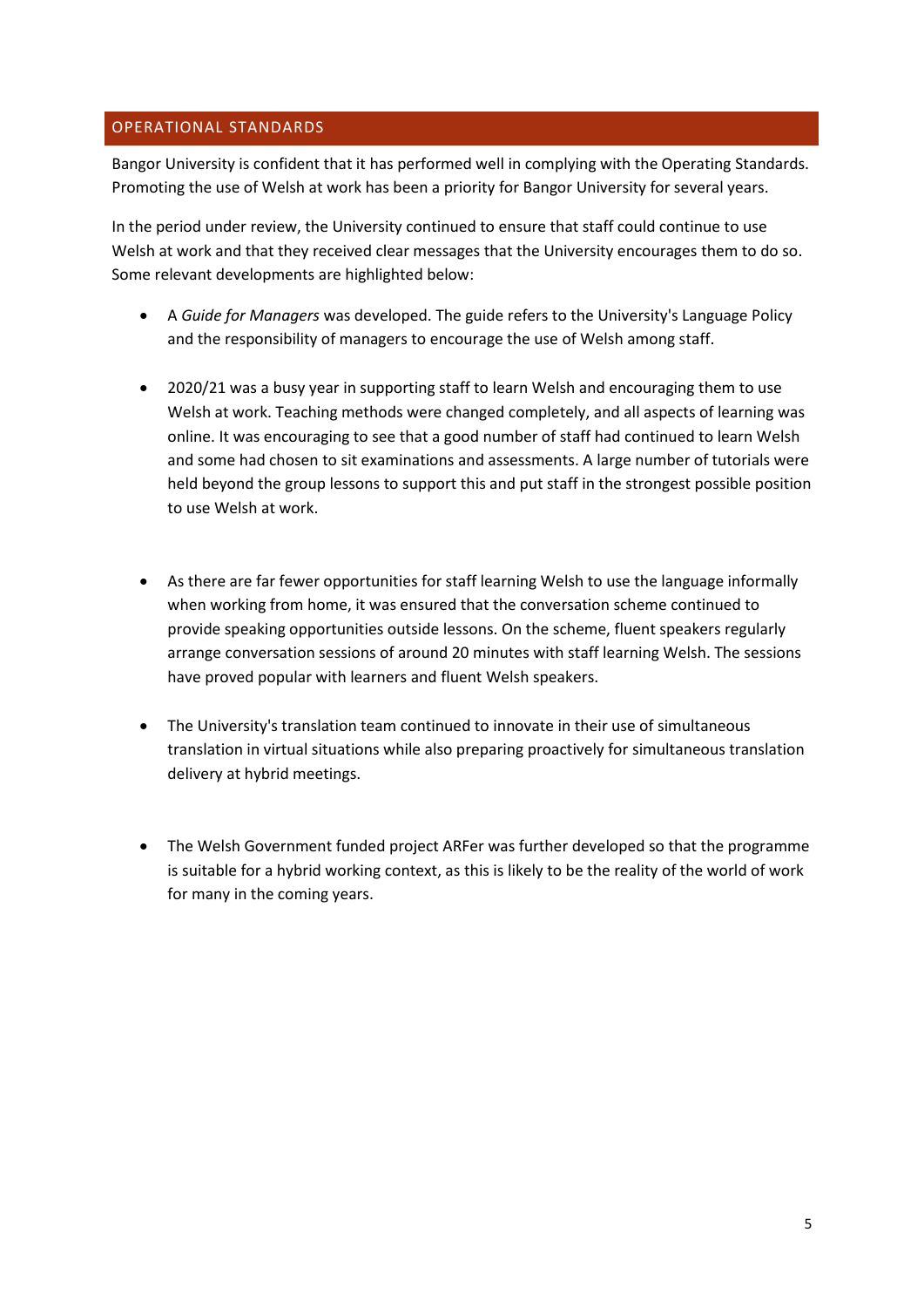# WELSH LANGUAGE SKILLS OF STAFF

The tables below outline the Welsh language skills of University staff on 31 July 2021 based on job categories:

### **ALL UNIVERSITY STAFF: WELSH SPEAKING SKILLS**

|                         | <b>Speak Welsh</b> | Don't speak<br>Welsh | Speak a little<br>Welsh | <b>Total</b> |
|-------------------------|--------------------|----------------------|-------------------------|--------------|
| <b>Academic</b>         | 206                | 255                  | 179                     | 640          |
|                         | 32%                | 40%                  | 28%                     | 100%         |
| <b>Academic Related</b> | 142                | 38                   | 101                     | 281          |
|                         | 51%                | 14%                  | 36%                     | 100%         |
| <b>Clerical</b>         | 256                | 48                   | 88                      | 392          |
|                         | 65%                | 12%                  | 22%                     | 100%         |
| <b>Manual</b>           | 136                | 62                   | 54                      | 252          |
|                         | 54%                | 25%                  | 21%                     | 100%         |
| <b>Technical</b>        | 46                 | 17                   | 34                      | 97           |
|                         | 47%                | 18%                  | 35%                     | 100%         |
| Research                | 39                 | 127                  | 68                      | 234          |
|                         | 17%                | 54%                  | 29%                     | 100%         |
| <b>Total</b>            | 825                | 547                  | 524                     | 1896         |
|                         | 44%                | 29%                  | 28%                     | 100%         |

# **ALL UNIVERSITY STAFF: WELSH READING SKILLS**

|                         | <b>Read Welsh</b> | Don't read Welsh | <b>Read some</b><br>Welsh | <b>Total</b> |
|-------------------------|-------------------|------------------|---------------------------|--------------|
| Academic                | 204               | 278              | 158                       | 640          |
|                         | 32%               | 43%              | 25%                       | 100%         |
| <b>Academic Related</b> | 139               | 43               | 96                        | 278          |
|                         | 50%               | 15%              | 35%                       | 100%         |
| <b>Clerical</b>         | 256               | 57               | 83                        | 396          |
|                         | 65%               | 14%              | 21%                       | 100%         |
| <b>Manual</b>           | 130               | 64               | 55                        | 249          |
|                         | 52%               | 26%              | 22%                       | 100%         |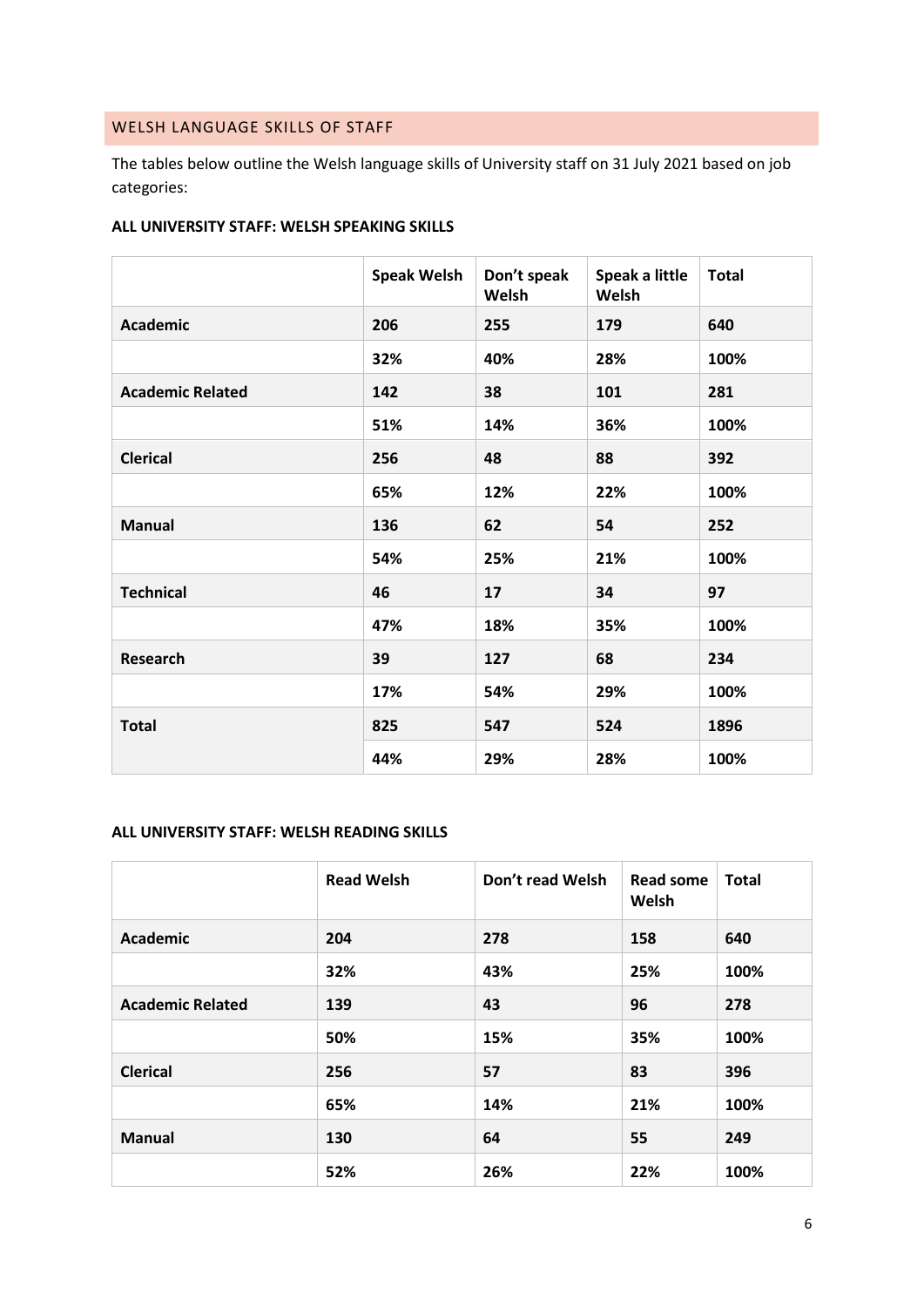| <b>Technical</b> | 45  | 23  | 30  | 98   |
|------------------|-----|-----|-----|------|
|                  | 46% | 23% | 31% | 100% |
| Research         | 41  | 133 | 63  | 237  |
|                  | 17% | 56% | 27% | 100% |
| <b>Total</b>     | 815 | 598 | 485 | 1898 |
|                  | 43% | 32% | 26% | 100% |

# **ALL UNIVERSITY STAFF: WELSH WRITING SKILS**

|                         | <b>Write Welsh</b> | Don't write<br>Welsh | Write a little<br>Welsh | Cyfanswm |
|-------------------------|--------------------|----------------------|-------------------------|----------|
| <b>Academic</b>         | 192                | 307                  | 132                     | 631      |
|                         | 30%                | 49%                  | 21%                     | 100%     |
| <b>Academic Related</b> | 127                | 70                   | 82                      | 279      |
|                         | 46%                | 25%                  | 29%                     | 100%     |
| <b>Clerical</b>         | 236                | 68                   | 88                      | 392      |
|                         | 60%                | 17%                  | 22%                     | 100%     |
| <b>Manual</b>           | 115                | 81                   | 49                      | 245      |
|                         | 47%                | 33%                  | 20%                     | 100%     |
| <b>Technical</b>        | 45                 | 30                   | 22                      | 97       |
|                         | 46%                | 31%                  | 23%                     | 100%     |
| <b>Research</b>         | 38                 | 146                  | 50                      | 234      |
|                         | 16%                | 62%                  | 21%                     | 100%     |
| <b>Total</b>            | 753                | 702                  | 423                     | 1878     |
|                         | 40%                | 37%                  | 23%                     | 100%     |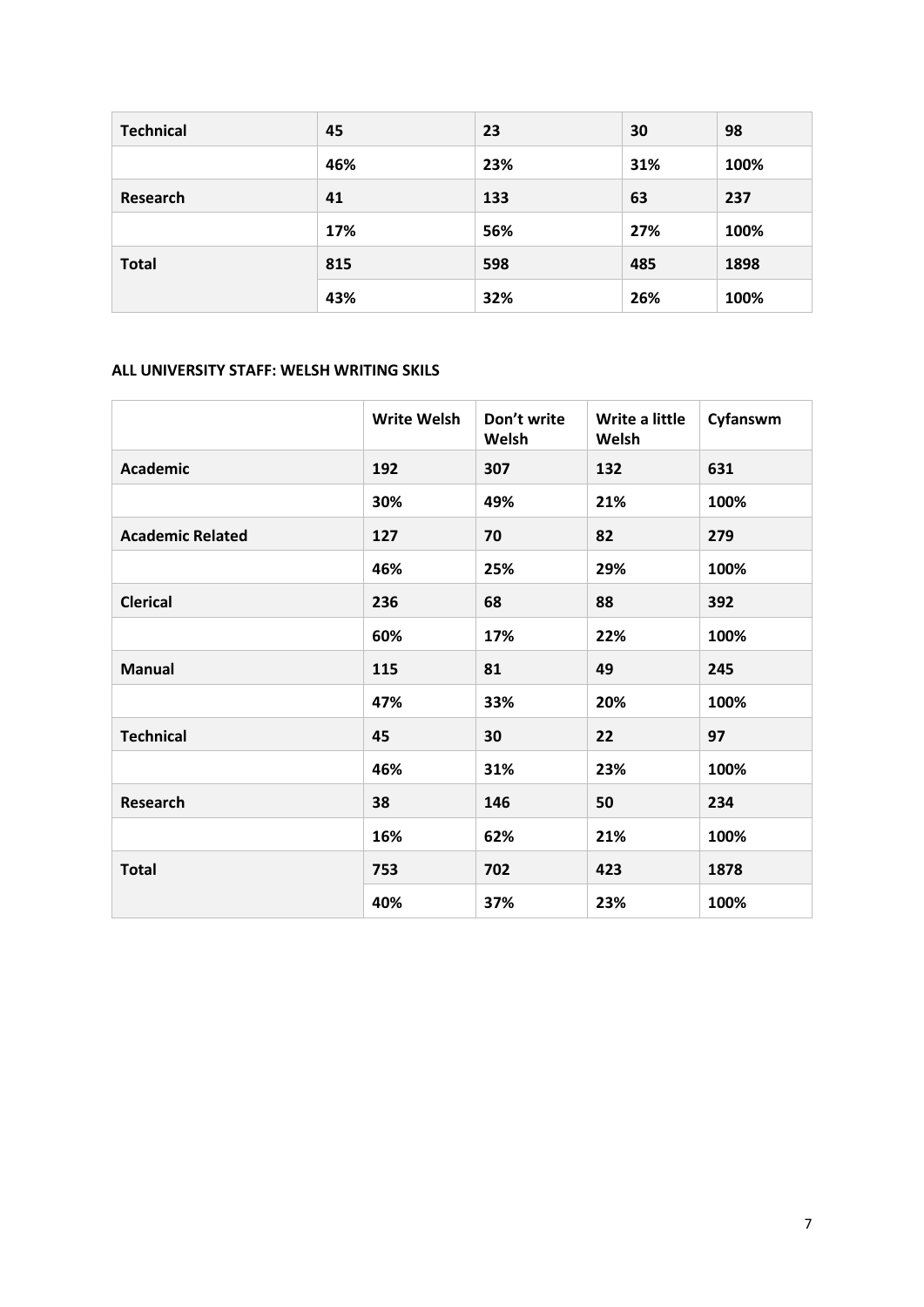#### WELSH MEDIUM TRAINING COURSES

The University's staff development team is a bilingual team and is therefore able to offer all courses developed in-house through the medium of Welsh; so to is the Health and Safety team and the information technology team. It is difficult to record the exact numbers / percentages of staff who received professional training through the medium of Welsh as much of that training is offered bilingually.

During the period 2021/21 a large number of the University's staff have continued to work from home and therefore staff development opportunities have been provided online. The *Bangor Management Programme* has been launched which requires managers to complete 12 workshops and join an action learning group. Staff can choose to attend Welsh-medium workshops and a Welsh-medium action learning group has also been established. This has been a great way of bringing managers together to discuss the challenges of managing staff, and doing so through the medium of Welsh. Each participant is also allowed to choose to complete their Myers Briggs profile, a psychometric test looking at working styles and communication. University staff undertaking the test can receive the test feedback in Welsh.

As part of the development of a Wellbeing Strategy for staff and students, the University has invested in mental health training for a cohort of managers. This programme is i-act training and during the reporting period 100 managers received training from an external company specialising in the field. The training will give managers the confidence to discuss welfare issues with staff and ensuring, therefore, that bilingual managers received training was important given the possible nature of some of the discussions. 24 managers received this training through the medium of Welsh and there are plans to train in-house trainers to roll out this training further within the workplace. Ensuring that bilingual staff were qualified to train as in-house trainers was a key part of the strategy to ensure that Welsh-medium workshops could be offered to staff. There has also been investment in the training of Wellbeing Champions and they have received specialist training from a recognised professional body in Britain. The wellbeing champions will be available to offer 1:1 conversations with staff on well-being issues. Bilingual staff were recruited to attend the training. 21 completed the training and of those 8 are fluent in Welsh and a further 2 have learned Welsh to a good level.

|                     | <b>Welsh Essential</b> | <b>Welsh Essential</b><br>or Willingness to<br>Learn | <b>Welsh Desirable</b> | <b>No Language</b><br>requirement |
|---------------------|------------------------|------------------------------------------------------|------------------------|-----------------------------------|
| Academic            | 9                      |                                                      | 46                     | 8                                 |
| Academic<br>Related | 3                      |                                                      | 12                     |                                   |
| Clerical            | 25                     | 6                                                    | 25                     |                                   |

# VACANCIES AND LANGUAGE REQUIREMENTS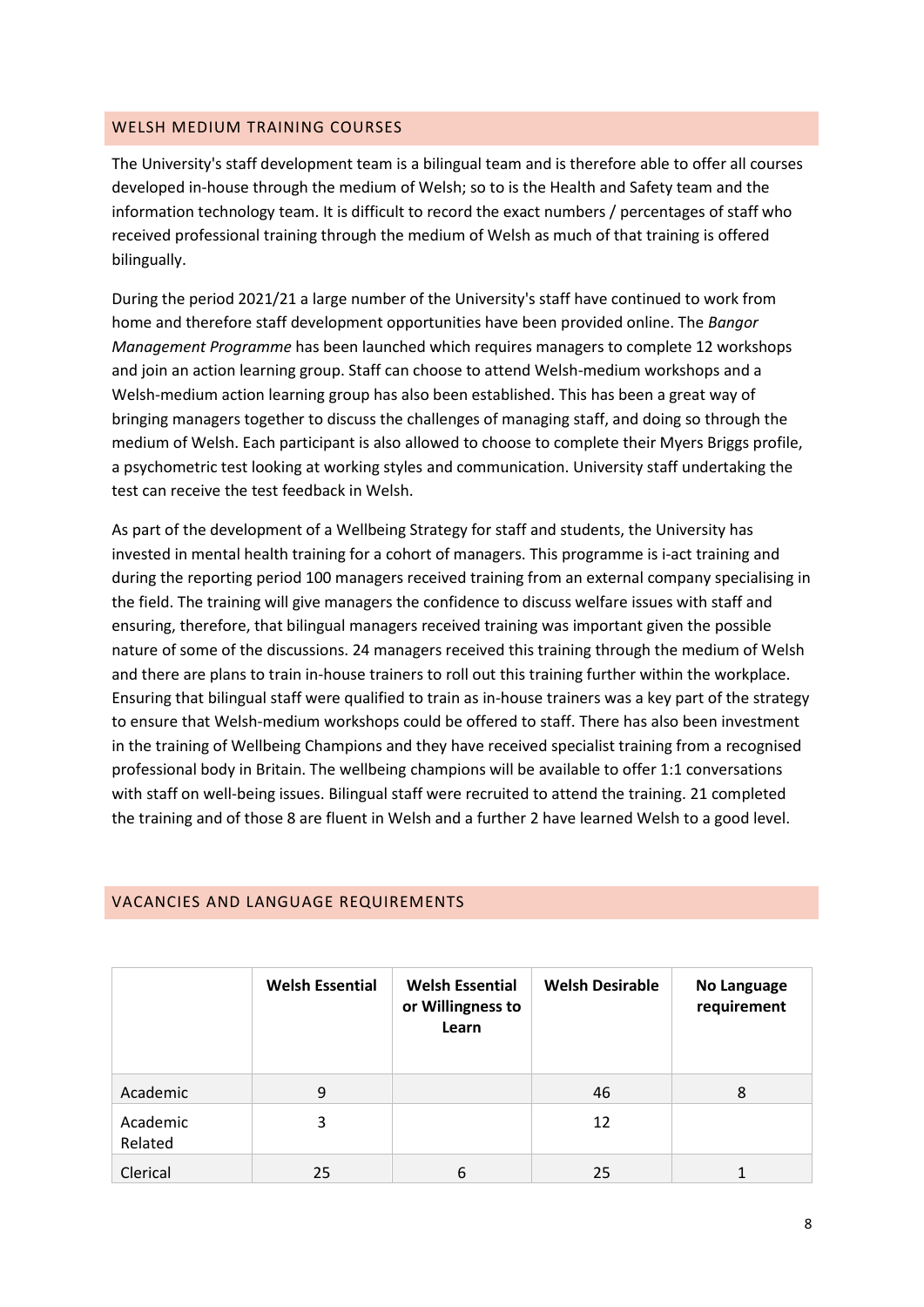| Manual       |    |     |    |
|--------------|----|-----|----|
| Technical    |    | 9   |    |
| Research     | O  | 12  |    |
| <b>TOTAL</b> | 49 | 111 | 40 |

# DEVELOPMENT ACTIONS

As previously noted, the percentage of staff reporting that they speak Welsh has fallen in 20/21. The University is aware that this needs to be monitored and we will look at our recruitment processes. Furthermore, a new Language Awareness course will be developed along with a focus on developing training for managers. These courses will focus on the specific requirements and responsibilities arising from management in a bilingual context.

# COMPLAINTS

No official complaints were received in the period under review. However, the University is aware that staff have concerns about the use of Welsh in some remote working contexts (e.g. open days). The situation was monitored throughout the year and solutions were introduced where possible. The University responded to the Welsh Language Commissioner's research in this area.

# **CONCLUSIONS**

20/21 has been a challenging year for the University as for other institutions due to Covid-19. The organisation also faced a period of restructuring. 20/21 was also, however, a time of looking forward for the University following the publication of its new corporate strategy – *Strategy 2030 – A Sustainable World for Future Generations*.

Several proactive steps were taken during the year to promote the Welsh language and to ensure opportunities to use it. The University intends to build on this in 21/22, hopefully in a wider context that will be less tempestuous. In 21/22 the University's new Welsh Language Strategy will be implemented and an opportunity to ensure opportunities for our students, staff and wider stakeholders to use Welsh confidently in the 'new normal'.